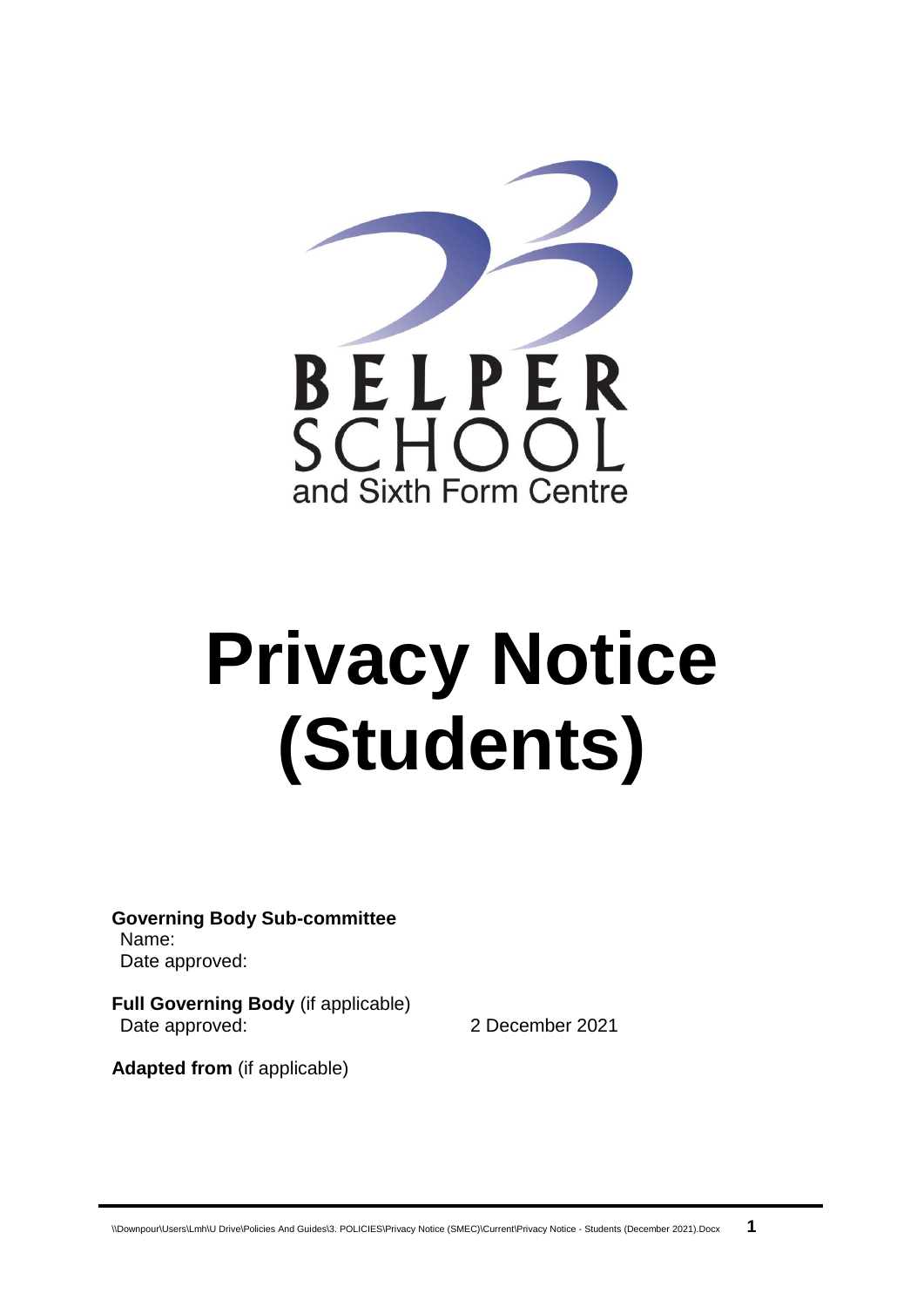# **Data Protection Act 2018 and General Data Protection Regulation Privacy Notice: How we use student information**

This privacy notice applies to current and former students and their parents or carers.

# **The categories of student information that we collect, hold and share include:**

- Students' personal information such as name, unique student number and postal address. We may sometimes store the personal mobile phone number of students.
- Personal information on adults designated as having parental responsibility or as being an emergency contact for a student. This includes name, postal address, email address, and work and personal telephone numbers.
- Characteristics (such as ethnicity, language, nationality, country of birth and free school meal eligibility)
- Attendance data (such as sessions attended, number of absences and absence reasons)
- Assessment data
- Relevant medical information
- Special educational needs information
- Behavioural data
- Exclusions data
- Post 16 learning information
- Careers and work related learning data

We collect and hold personal information relating to our students and may also receive information about them from their previous school, local authority and/or the Department for Education (DfE). We use this personal data to:

- support our students' learning
- monitor and report on their progress
- provide appropriate pastoral care; and
- assess the quality of our services
- support our students in their careers and work related learning education
- comply with the law regarding data sharing
- safeguard students

# **Why do we collect and use your information?**

We hold the legal right to collect and use personal data relating to students and their families. We collect and use personal data in order to meet legal requirements and legitimate interests set out in the General Data Protection Regulation (GDPR) and UK law, including those in relation to the following:

- Article 6 and Article 9 of the GDPR
- Education Act 1996
- The Education (Information About Individual Pupils) (England) Regulations 2013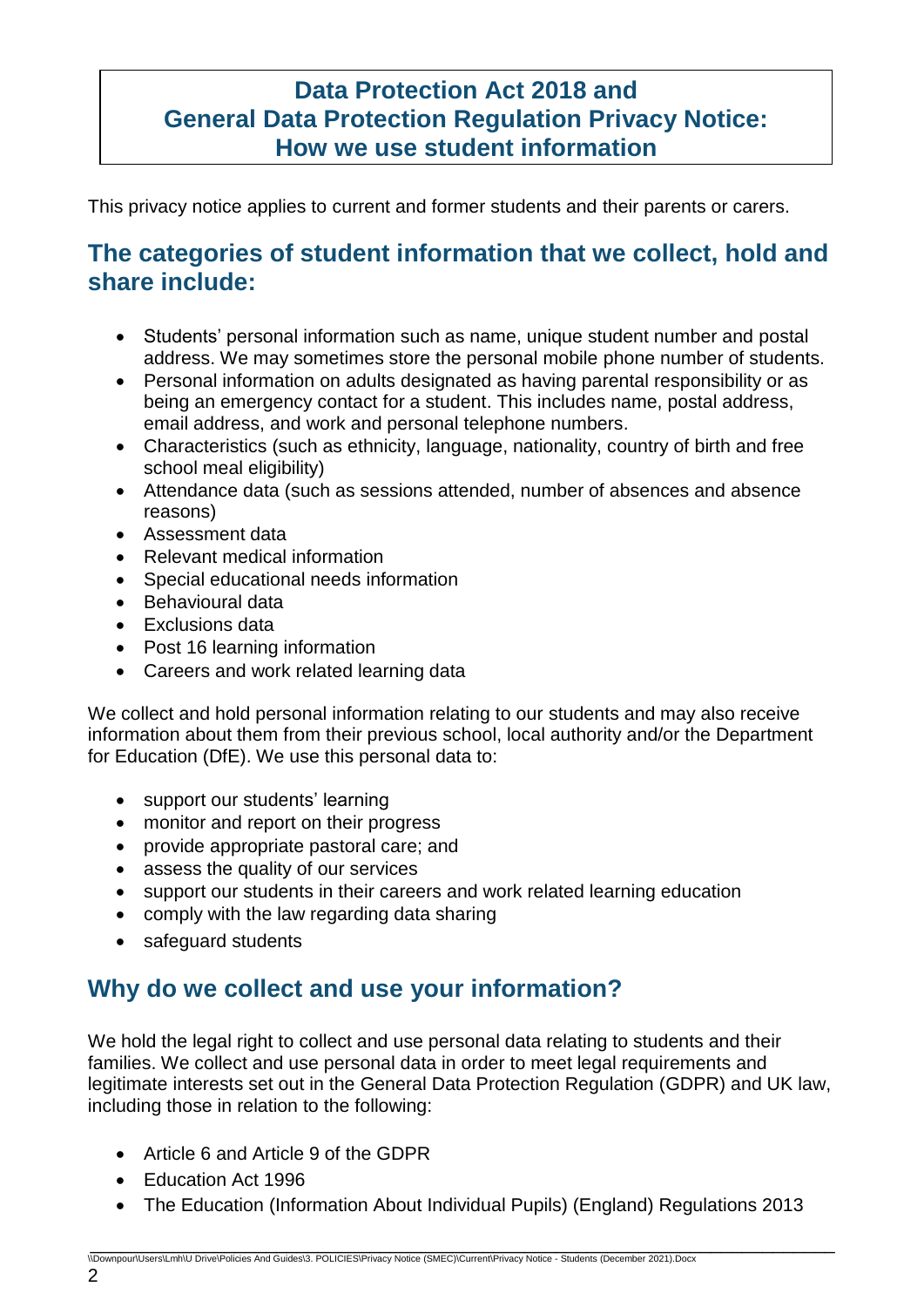# **Collecting student and parental contact information**

Whilst the majority of the personal data you provide to the school is mandatory, some is provided on a voluntary basis. When collecting data, the school will inform you whether you are required to provide this data or if your consent is needed. Where consent is required, the school will provide you with specific and explicit information with regards to the reasons the data is being collected and how the data will be used.

# **Storing student and parental contact data**

Personal data relating to students and their families is stored in accordance with the GDPR. The school does not store personal data indefinitely; data is only stored for as long as is necessary to complete the task for which it was originally collected.

# **Who we share student and parental contact information with**

The school is required to share students' data with the Department for Education (DfE) on a statutory basis. This data sharing underpins school funding and educational attainment policy and monitoring.

The National Pupil Database (NPD) is owned and managed by the DfE and contains information about students in schools in England. It provides invaluable evidence on educational performance to inform independent research, as well as studies commissioned by the Department. It is held in electronic format for statistical purposes.

This information is securely collected from a range of sources including schools, local authorities and awarding bodies.

We are required by law, to provide information about our students to the DfE as part of statutory data collections such as the school census. Some of this information is then stored in the NPD. The law that allows this is the Education (Information About Individual Students) (England) Regulations 2013.

To find out more about the NPD, go to [https://www.gov.uk/government/publications/national-student-database-user-guide-and](https://www.gov.uk/government/publications/national-pupil-database-user-guide-and-supporting-information)[supporting-information.](https://www.gov.uk/government/publications/national-pupil-database-user-guide-and-supporting-information)

The DfE may share information about our students from the NPD with third parties who promote the education or well-being of children in England by:

- conducting research or analysis
- producing statistics
- providing information, advice or guidance

The DfE has robust processes in place to ensure the confidentiality of our data is maintained and there are stringent controls in place regarding access and use of the data. Decisions on whether the DfE releases data to third parties are subject to a strict approval process and based on a detailed assessment of:

- who is requesting the data
- \_\_\_\_\_\_\_\_\_\_\_\_\_\_\_\_\_\_\_\_\_\_\_\_\_\_\_\_\_\_\_\_\_\_\_\_\_\_\_\_\_\_\_\_\_\_\_\_\_\_\_\_\_\_\_\_\_\_\_\_\_\_\_\_\_\_\_\_\_\_\_\_ \\Downpour\Users\Lmh\U Drive\Policies And Guides\3. POLICIES\Privacy Notice (SMEC)\Current\Privacy Notice - Students (December 2021).Docx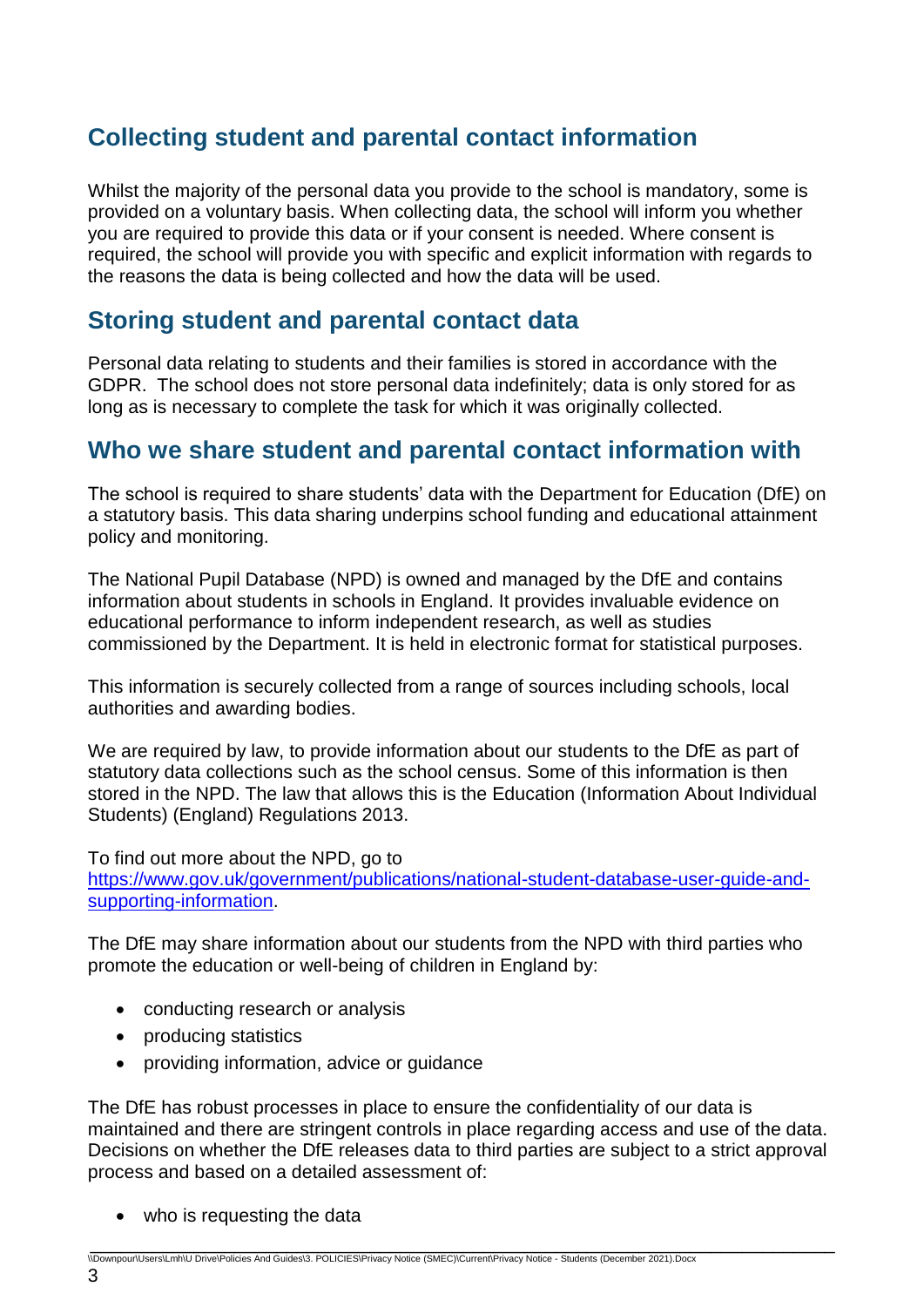- the purpose for which it is required
- the level and sensitivity of data requested: and
- the arrangements in place to store and handle the data

To be granted access to student information, organisations must comply with strict terms and conditions covering the confidentiality and handling of the data, security arrangements and retention and use of the data.

For more information about the department's data sharing process, please visit: <https://www.gov.uk/data-protection-how-we-collect-and-share-research-data> For information about which organisations the department has provided student information, (and for which project), please visit the following website: [https://www.gov.uk/government/publications/national-student-database-requests-received](https://www.gov.uk/government/publications/national-pupil-database-requests-received)

To contact DfE:<https://www.gov.uk/contact-dfe>

We will not share your personal information with any third parties without your consent, unless the law or an overriding safeguarding concern allows us to do so. The school routinely shares students' information with:

- Other relevant educational establishments when students transfer
- Derbyshire Local Authority or other relevant Local Authorities
- The NHS
- The DfE
- Examination awarding bodies
- Our management information system provider
- Our school's data solutions providers
- Our school's trips and visits service provider

# **Data collection requirements:**

To find out more about the data collection requirements placed on us by the DfE (for example; via the school census) go to [https://www.gov.uk/education/data-collection-and-censuses-for-schools.](https://www.gov.uk/education/data-collection-and-censuses-for-schools)

### **Youth support services**

#### **Students aged 13+**

Once our students reach the age of 13, we also pass student information to our local authority and / or provider of youth support services as they have responsibilities in relation to the education or training of 13-19 year olds under section 507B of the Education Act 1996. This enables them to provide services as follows:

- youth support services
- careers advisers

A parent or guardian can request that **only** their child's name, address and date of birth is passed to their local authority or provider of youth support services by informing us. This right is transferred to the child / student once he/she reaches the age 16.